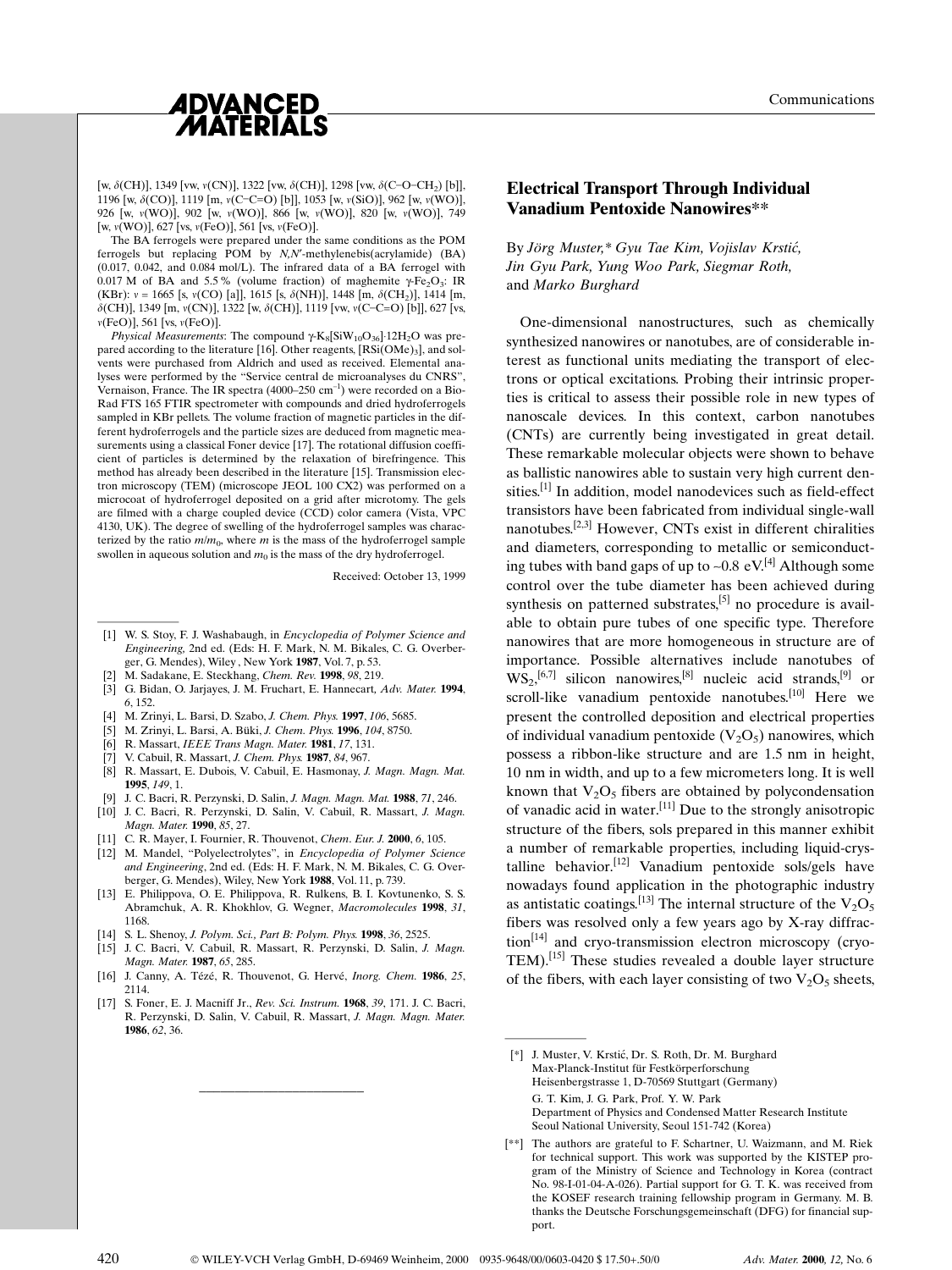*ADVANCED<br>MATERIALS* 

as depicted in Scheme 1. It is noteworthy that a  $V_2O_5$  fiber is composed of only four atomic layers of vanadium, which therefore represents a wire with a thickness of molecular dimension. Several studies of the electrical transport in bulk  $V_2O_5$ , such as amorphous<sup>[16]</sup> and crystalline materi $al^{[17]}$  as well as  $V_2O_5$  xerogels,<sup>[18]</sup> have been published. However, to our knowledge, no electrical transport data on individual  $V_2O_5$  fibers have been reported up to now.



Scheme 1. Schematic representation of an individual  $V_2O_5$  fiber consisting of 4 sheets of  $V_2O_5$  arranged in a double layer structure.

The  $V_2O_5$  sols used in the present study were prepared from ammonium (meta)vanadate in the presence of an acidic ion exchanger, adopting a procedure reported by Gharbi and coworkers.<sup>[19]</sup> The surface of the  $V_2O_5$  fibers is covered by hydroxyl groups, which dissociate in aqueous media. As a result, at pH 2 on average a partial charge of about  $-0.3$  is carried by each  $V_2O_5$  unit.<sup>[11]</sup> Taking advantage of this negative surface charge, individual  $V_2O_5$  fibers can be deposited onto appropriately modified  $Si/SiO<sub>2</sub>$  surfaces. For that purpose, the  $SiO<sub>2</sub>$  surface is first treated with 3-aminopropyltriethoxysilane (3-APS) to create positively charged ammonium groups on the surface. The ionic interaction between the negatively charged  $V_2O_5$  fibers and the positively charged  $SiO<sub>2</sub>$  surface then allows a controlled adsorption process. Deposition of only a few single  $V_2O_5$  fibers was achieved by optimization of the sol concentration  $(2 \text{ mM})$  and adsorption time  $(2-3 \text{ s})$ .

Detailed structural investigations of the  $V_2O_5$  fibers were performed by scanning force microscopy (SFM). A representative SFM image of a substrate covered with individual fibers is shown in Figure 1a, and a more detailed image of two fibers on a substrate with a lower density of fibers is shown in Figure 1b. Figure 1c shows the cross-sectional analysis along the line in Figure 1b, from which the height of the fibers is found to be 1.5 nm. This value is in excellent agreement with the data obtained from cryo-TEM investigations.<sup>[15]</sup> Heights of twice or three times 1.5 nm, which indicate the presence of condensed  $V_2O_5$  fibers, were observed only for small fractions of the fibers. On the other hand, the measured width of  $\sim$ 20–40 nm is considerably larger than the value of 10 nm obtained by TEM investigations. This difference is attributed to the tip-convolution characteristic of the SFM technique.<sup>[20]</sup>

Samples for electrical transport measurements were prepared by a procedure similar to that employed for the deposition of  $V_2O_5$  fibers onto bare  $SiO_2$  surfaces. In order to get an initial impression of the conductivity of adsorbed fibers, we performed electrical measurements on thin (~10 nm average thickness) networks of  $V_2O_5$  fibers on electrode arrays with electrodes separated by about  $3 \mu m$ .



Fig. 1. a) Representative SFM image of individual  $V_2O_5$  fibers adsorbed on an aminosilanized  $SiO<sub>2</sub>$  surface. b) SFM image of two well-separated  $V<sub>2</sub>O<sub>5</sub>$ fibers. c) Cross-sectional analysis along the line in (b), revealing a fiber height of 1.5 nm.

Such networks were deposited on aminosilanized substrates using adsorption times of several minutes and a  $V_2O_5$  sol concentration of  $\sim$ 20 mM. At room temperature, the samples exhibited slightly nonlinear, symmetric current/voltage  $(IV)$  characteristics, as exemplified in Figure 2b for the specific network shown in Figure 2a. From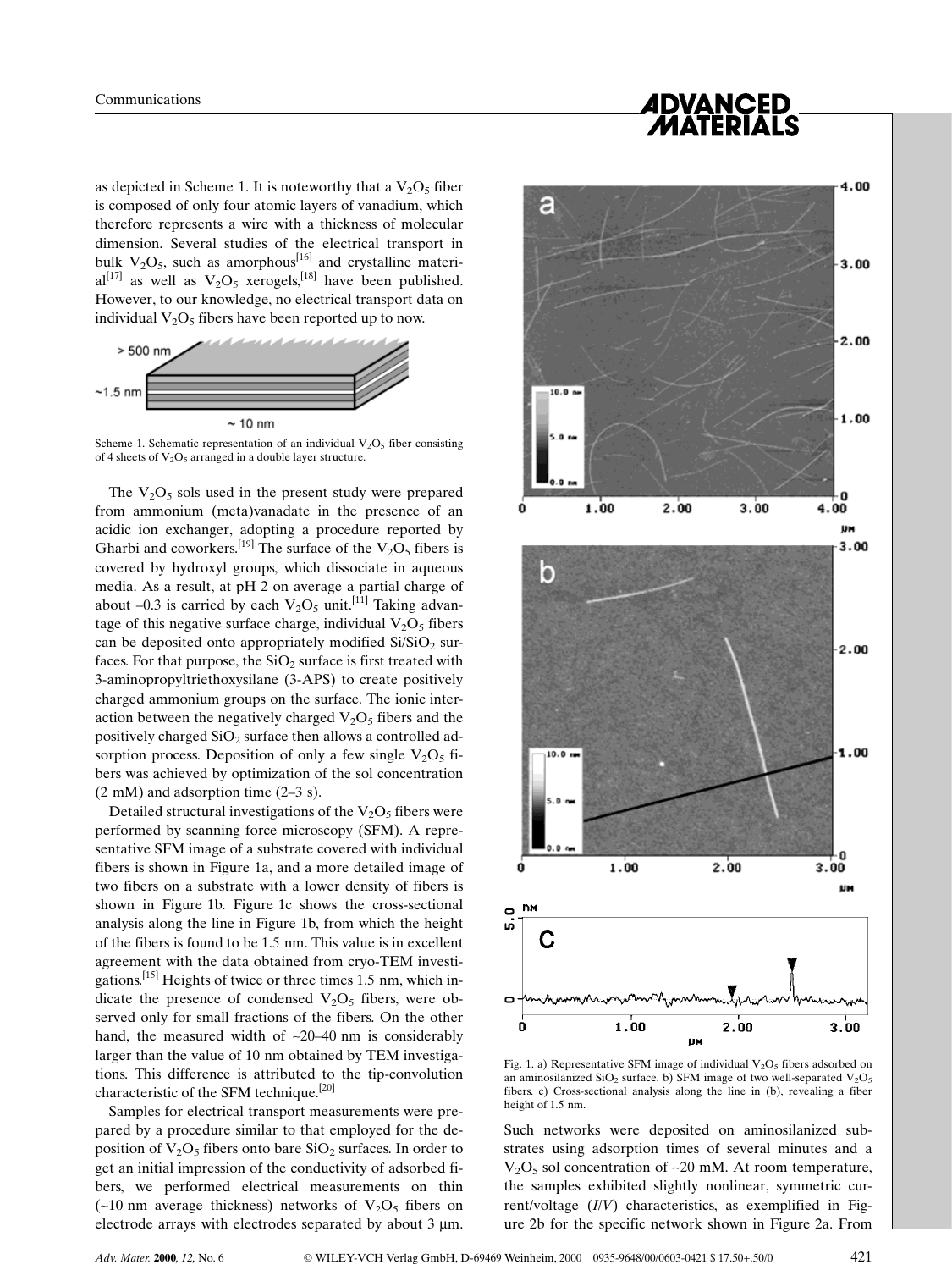

various samples, a contact resistance of 0.5-1.0 k $\Omega$  was derived by comparison between 2- and 4 probe measurements. Because the effective cross-section of the sample is not exactly known, the conductivity of the network (Fig. 2a) can only be estimated to fall in the range  $\sim 0.1-1$  S/cm at room temperature. Such a high conductivity, as compared to vapor deposited  $V_2O_5$  ( $\sigma \sim 10^{-6}$  S/ cm<sup>[21]</sup>) or rf-sputtered V<sub>2</sub>O<sub>5</sub> ( $\sigma \sim$  $10^{-4}$ - $10^{-3}$  S/cm<sup>[22]</sup>), has also been reported for much thicker films of gel-derived  $V_2O_5$ .<sup>[23,24]</sup> It is generally accepted that electrical conduction in  $V_2O_5$  xerogels proceeds via hopping between  $V^{5+}$ 



Fig. 2. a) SFM image of a thin  $V_2O_5$  network deposited on an electrode array with 3 µm electrode separation. b) I/V characteristic of the sample at room temperature. c) Temperature dependence of network resistance.

and  $V^{4+}$  impurity centers. Depending on the preparation method, the amount of  $V^{4+}$  can reach up to 10% of the total amount of vanadium atoms in the sample.<sup>[25]</sup> Temperature dependent measurements revealed a decline in conductivity with decreasing temperature, consistent with thermally activated hopping transport. The resistance  $R$  of the thin network is plotted in Figure 2c as  $ln(T/R)$  versus reciprocal temperature in the range of 80-300 K. This plot is performed to analyze the data in the frame of the general formula proposed by Mott<sup>[26]</sup> for small polaron hopping in transition metal oxides:

$$
\sigma = (v_0 e^2 C (1 - C) / k \textit{Tr}) \exp(-2\alpha r) \exp(-W / k \textit{T}) \tag{1}
$$

where  $v_0$  is a phonon frequency, C the concentration ratio  $V^{4+}/(V^{4+} + V^{5+})$ , r the average hopping distance, W the activation energy, and  $\alpha$  the rate of wave function decay. The

pronounced departure from linearity of the  $ln(T/R)$  versus  $1/T$ plot in Figure 2c is in accordance with the observation of Bullot and coworkers, who investigated thick amorphous  $V_2O_5$  layers deposited from gels.[24] This behavior has been explained by the temperature dependence of the hopping activation energy W, which includes a disorder energy  $W_d$  attributed to the random structure of the material. Approximating the plot (Fig. 2c) by a straight line in the high temperature range  $(T > 222 \text{ K})$  leads to an activation energy of 0.21 eV, which falls in the range of  $0.2-$ 0.4 eV reported by other groups.[25]





Fig. 3. a) SFM amplitude image showing two individual  $V_2O_5$  fibers (marked by arrows) on top of the left electrode pair. b) I/V characteristic of the two fibers at room temperature; experimental data (dotted line), fit (solid line). c) I/V characteristic at 4.2 K.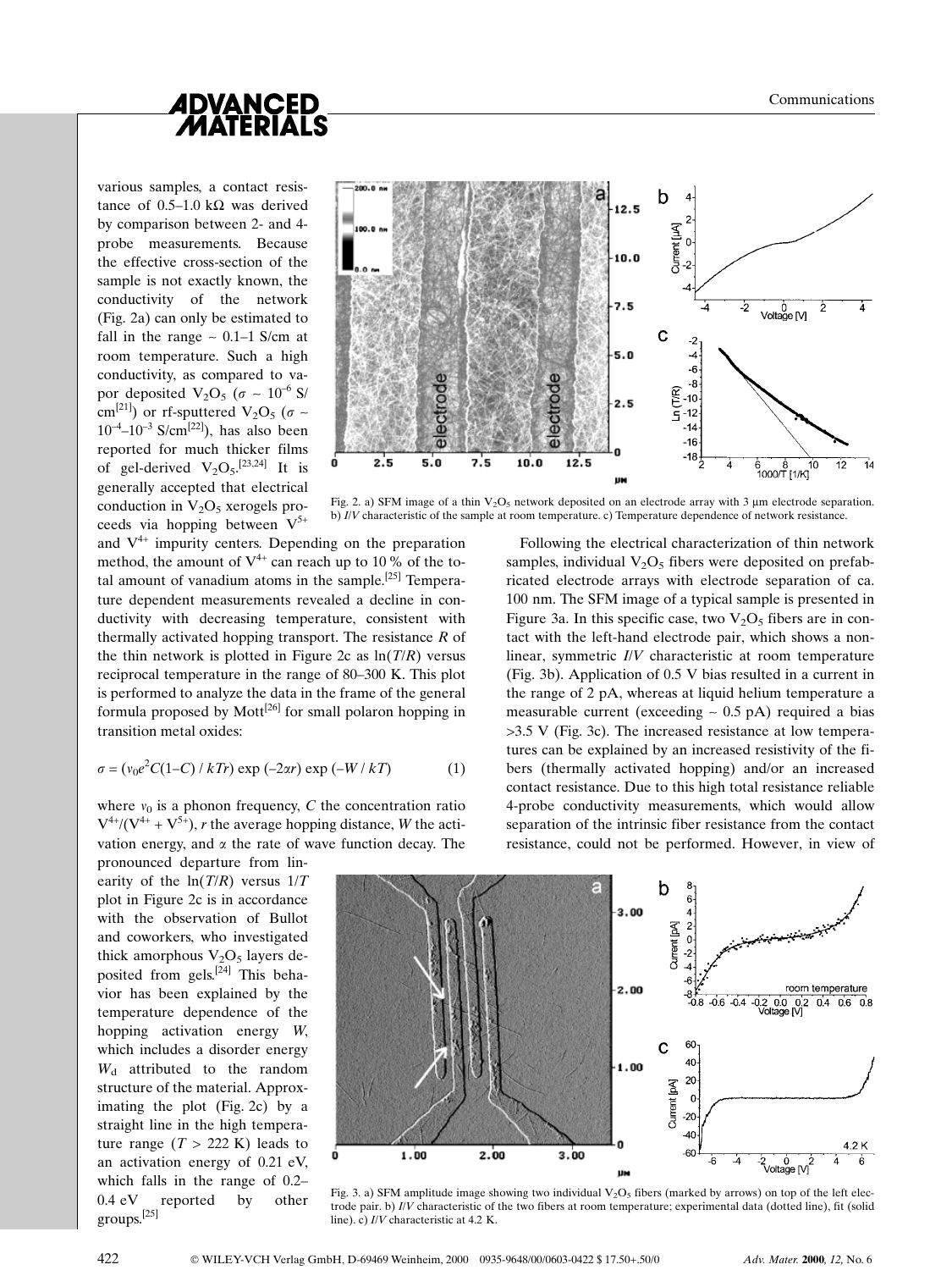the high contact resistance reported for, e.g., carbon nanotubes deposited on electrodes, $[27]$  we note that an adsorbate layer on the AuPd surface could significantly contribute to the observed high resistance. In order to avoid these problems in subsequent experiments, AuPd electrodes were lithographically deposited over  $V_2O_5$  fibers adsorbed on an aminosilanized  $Si/SiO<sub>2</sub>$  wafer. After electrode deposition, no change in the structure of the fibers was apparent from SFM investigations. A sample prepared in this way is shown in the SFM image of Figure 4a. The 2- and 4-probe I/V characteristic of the five fibers in contact with the middle electrode pair is displayed in Figure 4b as dotted and solid line, corresponding to a resistance of  $48.2 \text{ M}\Omega$  and  $27.8 \text{ M}\Omega$ , respectively. Obviously, a much lower, ohmic resistance is achieved through this contact configuration. As-



Fig. 4. a) SFM image of AuPd electrodes patterned on vanadium pentoxide fibers. The electrodes are separated by about 150 nm. b) 2-probe (dotted line) and 4-probe (solid line) I/V characteristic at room temperature. The 2-probe measurement was performed with the middle electrode pair. c) Temperature dependence of 4-probe resistance R. The inset shows a plot of  $ln(T/R)$  versus 1000/T.



suming that the four electrodes make identical electrical contacts to the fibers, and taking a total cross-section of 75 nm<sup>2</sup> ( $5 \times 1.5$  nm  $\times$  10 nm), the conductivity of one single fiber reaches  $\sim 0.5$  S/cm at room temperature. This value is in the range estimated above for the fiber network. The fact that the conductivity of the individual fibers is not larger than the network conductivity could be due to a reduced carrier concentration in the fibers. One possible origin for carrier depletion is electron transfer from the  $V_2O_5$  fibers to the AuPd electrodes (possessing a relatively high work function), which should be larger in case of the intimate contact between the metal and individual fibers. The temperature dependence of 4-probe resistance is displayed in Figure 4c, with the inset showing the plot according to the small polaron hopping model described above. In contrast to the network sample (see Fig. 2c), the plot is linear over the full temperature range of  $110-300$  K. From the slope of the line, an activation energy of 0.11 eV is calculated, which is significantly smaller than the value of 0.21 eV obtained for the network sample. We attribute both the small value of the activation energy and the linearity of the  $ln(T)$  $R$ ) versus  $1/T$  plot to the fact that the transport through the individual fibers is not influenced by inter-fiber contacts, as predicted by Bullot and coworkers.<sup>[24]</sup>

In conclusion, individual  $V_2O_5$  fibers were successfully deposited on chemically modified  $SiO<sub>2</sub>$  substrates allowing detailed SFM studies to be carried out. The obtained fiber dimensions are in good agreement with the TEM results reported by Bailey and coworkers.<sup>[15]</sup> Electrical conduction through thin  $(-10 \text{ nm}) \text{V}_2\text{O}_5$  networks was found to behave similarly to thicker (0.1–1  $\mu$ m) V<sub>2</sub>O<sub>5</sub> xerogels. Individual  $V<sub>2</sub>O<sub>5</sub>$  fibers deposited on prefabricated electrodes revealed nonlinear I/V characteristics with high resistance. Increased conductivity was achieved by deposition of AuPd electrodes on top of the fibers. The conductivity of one individual  $V_2O_5$  fiber was estimated to be ~0.5 S/cm at room temperature. Compared to the fiber networks, the individual fibers are characterized by a smaller hopping activation energy, possibly reflecting the absence of transport barriers at the inter-fiber contacts. In future studies, the resistance of the fibers might be reduced by, for example, oxidative intercalation of aniline leading to polyaniline bronzes as demonstrated by Wu and coworkers for bulk  $V_2O_5$  xerogels.[28] Another possibility could be the conversion of  $V_2O_5$  into vanadium dioxide (VO<sub>2</sub>) via thermal annealing, following the procedure reported by Lu and coworkers for thin films of sol/gel-derived  $V_2O_5$ .<sup>[29]</sup> Similar  $VO_2$  films were shown to exhibit a metal-insulator transition at about 370 K.[30]

## Experimental

 $V<sub>2</sub>O<sub>5</sub>$  sols were prepared from 0.2 g ammonium (meta)vanadate (Aldrich) and 2 g acidic ion exchange resin (DOWEX 50WX8-100, Aldrich) in 40 mL water. After a few hours the formation of an orange sol is observed that darkens with time.  $V_2O_5$  fibers with lengths of a few micrometers were